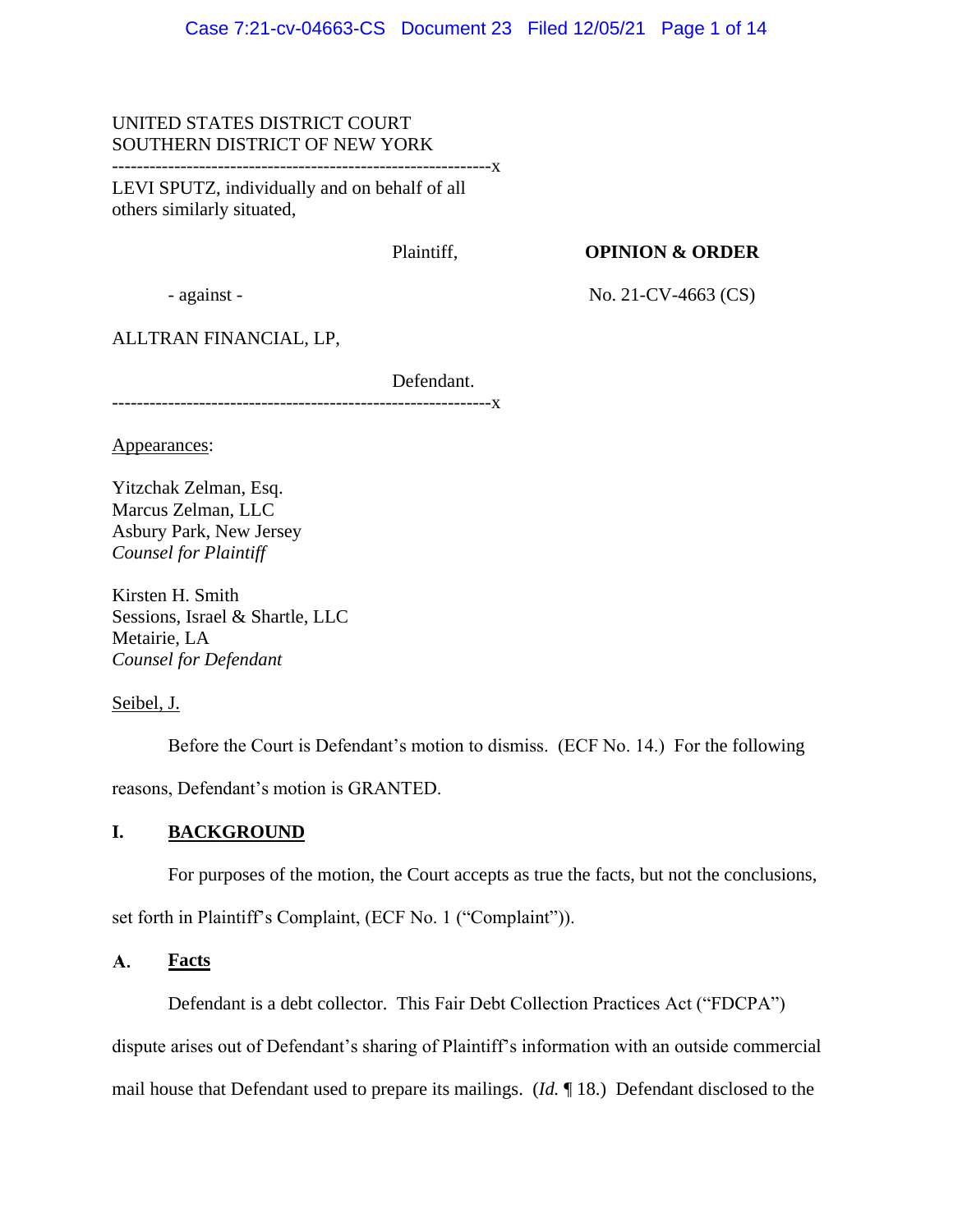### Case 7:21-cv-04663-CS Document 23 Filed 12/05/21 Page 2 of 14

mail house: (1) "Plaintiff's status as a debtor;" (2) "the fact that Plaintiff allegedly owed \$14,715.61 to U.S. Bank National Association; and" (3) "other highly personal pieces of information," which are unspecified. (*Id.* ¶ 19.)

Plaintiff alleges that Defendant violated the provision of the FDCPA that states, with exceptions not relevant here, that "a debt collector may not communicate, in connection with the collection of any debt, with any person other than the consumer, his attorney, a consumer reporting agency if otherwise permitted by law, the creditor, the attorney of the creditor, or the attorney of the debt collector." 15 U.S.C. § 1692c(b). Plaintiff alleges that he "was harmed by being subjected to abusive collection practices, from which he had a substantive right to be free, by having his privacy invaded, and by having his private and protected information shared and disseminated with unauthorized parties." (Complaint ¶ 31.)

Plaintiff does not allege that a mail house employee reviewed or otherwise saw his information. Rather, he alleges that Defendant disclosed the information to the mail house and "[t]he mail house then populated some or all of this information into a pre-written template, printed, and prepared the letter for mailing to Plaintiff's residence in New York." (*Id.* ¶ 20.)

#### **B. Procedural History**

Plaintiff brought this putative class action on May 25, 2021, asserting claims on behalf of himself and others similarly situated under FDCPA Sections 1692c and 1692f. (*Id.*  $\P$  32, 42-50.) The class alleged in the Complaint was to consist of individuals in New York "whose information was shared by Defendant to its mail house . . . in connection with a debt purportedly whose original creditor was U.S. Bank National Association . . . during the one year period preceding the filing of the Complaint in this action." (*Id.* ¶ 33.)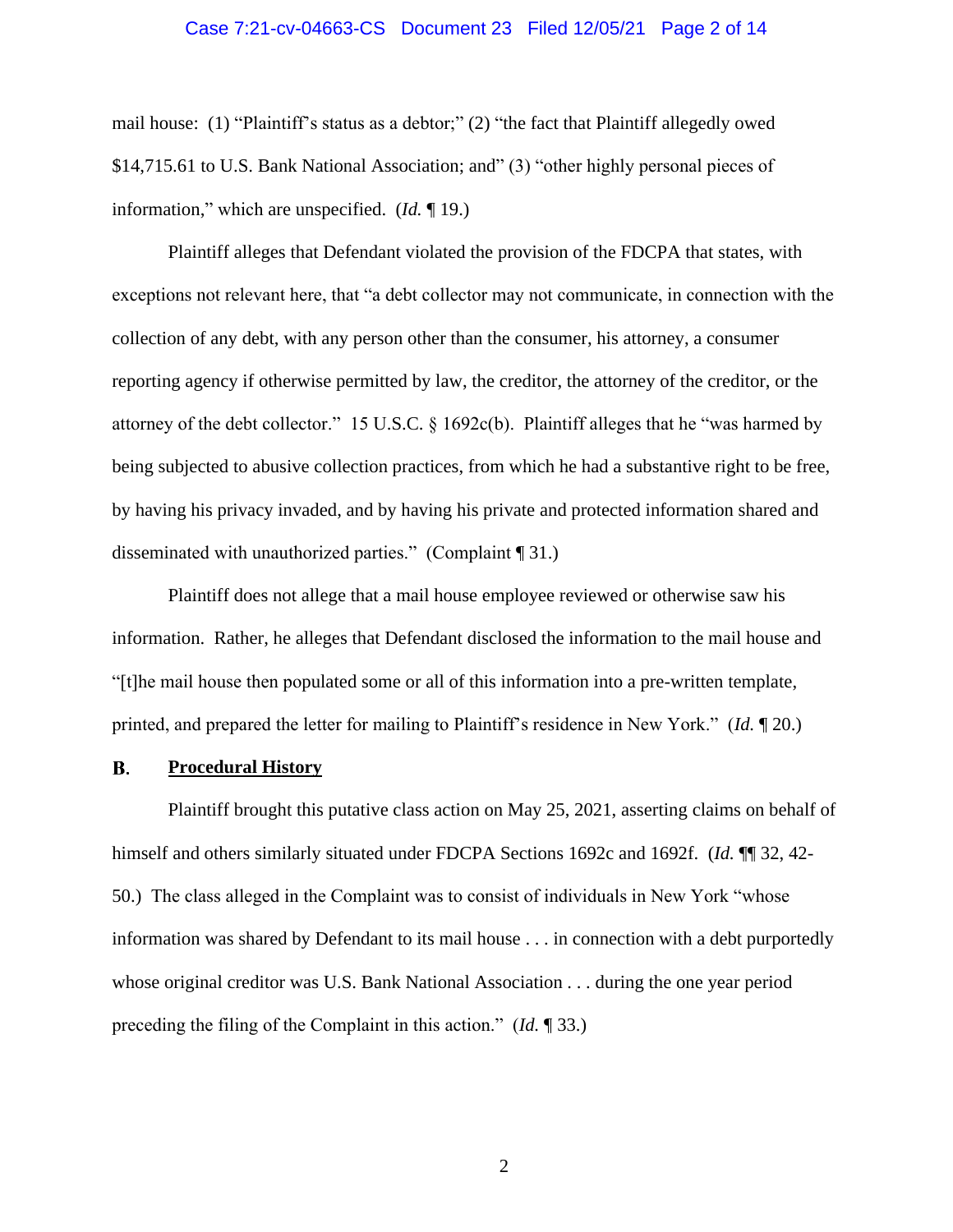# Case 7:21-cv-04663-CS Document 23 Filed 12/05/21 Page 3 of 14

Defendant answered the complaint on July 26, 2021, (ECF No. 7), and the Court held an initial conference on September 14, 2021, (*see* Minute Entry dated Sept. 14, 2021). At the initial conference, Defendant's counsel explained that Defendant intended to file a motion to dismiss for lack of standing pursuant to Federal Rule of Civil Procedure 12(b)(1). The parties then discussed their arguments and the Court set a briefing schedule. The motion was fully briefed on November 12, 2021.

# **II. LEGAL STANDARD**

Under Rule 12(b)(1), a district court may properly dismiss an action for lack of subject matter jurisdiction "if the court lacks the statutory or constitutional power to adjudicate it." *Cortlandt St. Recovery Corp. v. Hellas Telecomms., S.A.R.L.*, 790 F.3d 411, 416-17 (2d Cir. 2015) (cleaned up). "A plaintiff asserting subject matter jurisdiction has the burden of proving by a preponderance of the evidence that it exists." *Makarova v. United States*, 201 F.3d 110, 113 (2d Cir. 2000). In determining whether subject matter jurisdiction exists, a district court "must take all facts alleged in the complaint as true and draw all reasonable inferences in favor of plaintiff, but jurisdiction must be shown affirmatively, and that showing is not made by drawing from the pleadings inferences favorable to the party asserting it." *Morrison v. Nat'l Austl. Bank Ltd.*, 547 F.3d 167, 170 (2d Cir. 2008) (cleaned up), *aff'd*, 561 U.S. 247 (2010). A court may also "rely on evidence outside the complaint" when deciding a Rule 12(b)(1) motion. *Cortlandt St. Recovery Corp.*, 790 F.3d at 417.

Article III of the Constitution limits a federal court's jurisdiction to actual "Cases" and "Controversies." U.S. Const. art. III, § 2; *see Lujan v. Defs. of Wildlife*, 504 U.S. 555, 560 (1992). "Constitutional standing is the threshold question in every federal case, determining the power of the court to entertain the suit." *Leibovitz v. N.Y.C. Transit Auth.*, 252 F.3d 179, 184 (2d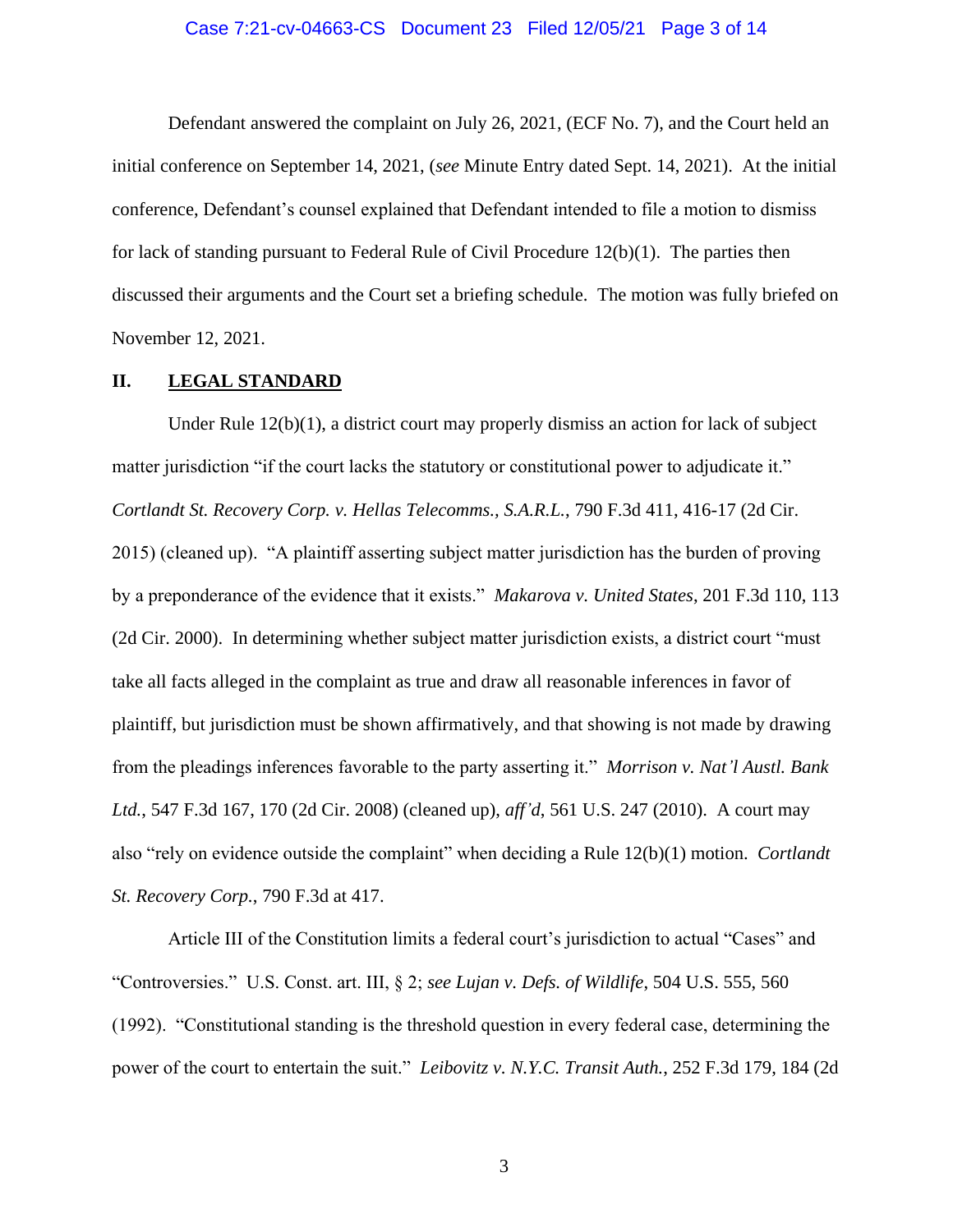# Case 7:21-cv-04663-CS Document 23 Filed 12/05/21 Page 4 of 14

Cir. 2001) (cleaned up). That is, where a party lacks standing to bring a claim, the court lacks subject matter jurisdiction over that claim and must dismiss it. *See SM Kids, LLC v. Google LLC*, 963 F.3d 206, 210 (2d Cir. 2020).

# **III. DISCUSSION**

There are three constitutional standing requirements that every plaintiff must satisfy in order to invoke the jurisdiction of the federal courts: (1) "an injury in fact (*i.e.*, a concrete and particularized invasion of a legally protected interest)"; (2) "causation (*i.e.*, a fairly traceable connection between the alleged injury in fact and the alleged conduct of the defendant)"; and (3) "redressability (*i.e.*, it is likely and not merely speculative that the plaintiff's injury will be remedied by the relief plaintiff seeks in bringing suit)." *Sprint Commc'ns Co. v. APCC Servs., Inc.*, 554 U.S. 269, 273-74 (2008) (cleaned up). These minimum requirements to invoke jurisdiction exist in all cases, separate and apart from whatever statutory standing requirements may exist in the laws under which a plaintiff has filed suit. *See All. for Env't Renewal v. Pyramid Crossgates Co.*, 436 F.3d 82, 85-87 (2d Cir. 2006). The party invoking federal jurisdiction bears the burden of establishing that it has standing to do so. *Lujan*, 504 U.S. at 561.

Defendant's standing challenge here focuses on the "concrete-harm requirement" of the injury-in-fact inquiry. *TransUnion LLC v. Ramirez*, 141. S. Ct. 2190, 2204 (2021). More specifically, Defendant argues that Plaintiff lacks Article III standing to bring this action because Plaintiff fails to allege that Defendant's use of a mail house caused him "any injury in fact, i.e. any concrete harm." (ECF No. 15 ("D's Mem.") at 1.)

*TransUnion* explains that tangible harms, including "[m]onetary harms," are among those that "readily qualify as concrete injuries under Article III." *TransUnion*, 141 S. Ct. at 2204*.* Intangible harms also may be concrete, provided they satisfy the "close relationship" analysis,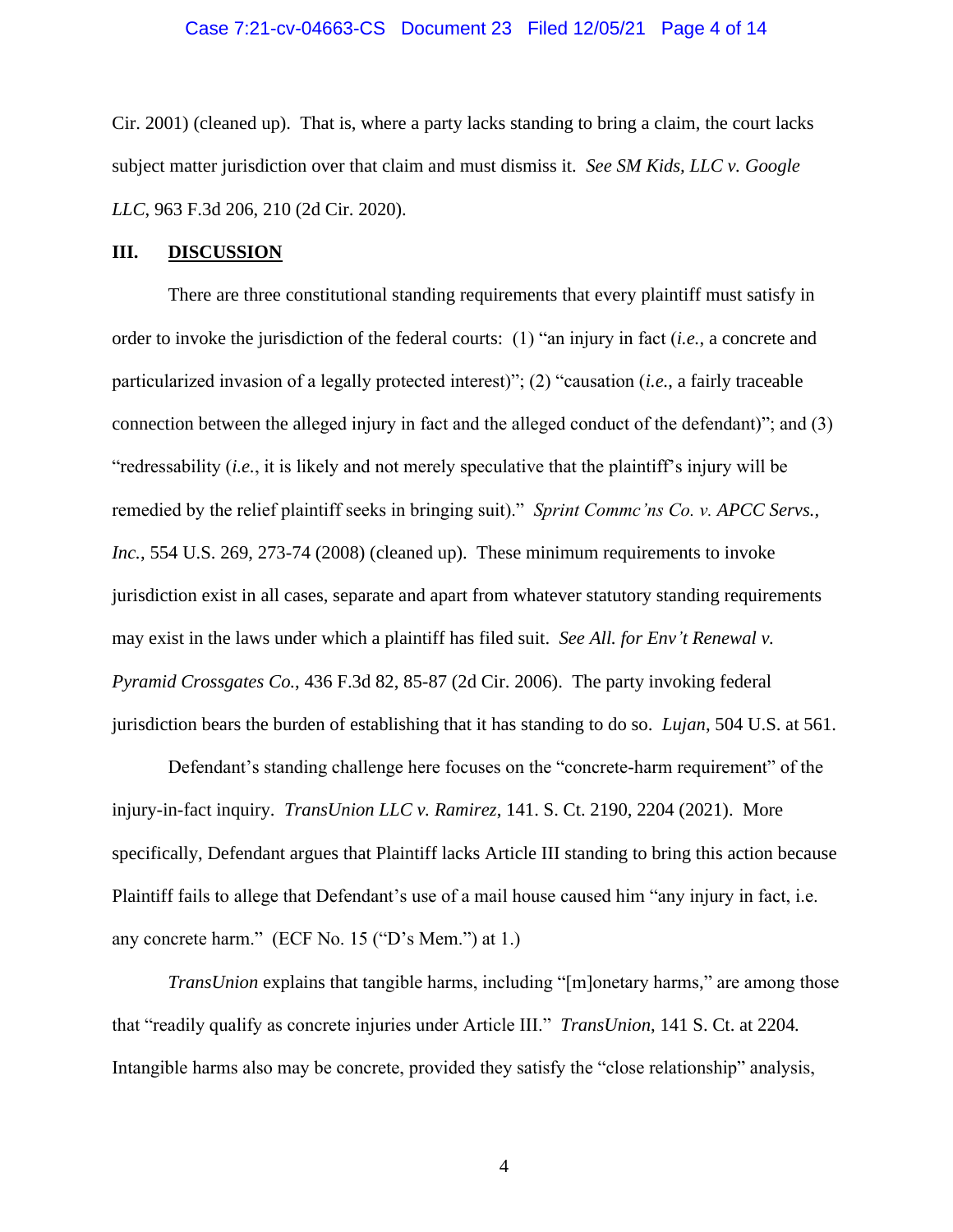# Case 7:21-cv-04663-CS Document 23 Filed 12/05/21 Page 5 of 14

meaning the alleged intangible harm must have a "'close relationship' to a harm 'traditionally' recognized as providing a basis for a lawsuit in American courts." *Id.* (quoting *Spokeo, Inc. v. Robins*, 136 S. Ct. 1540, 1549 (2016)). This requires the Plaintiff to identify "a close historical or common-law analogue for the[] asserted injury." *Id.* But the injury need not be "an exact duplicate" of the common-law harm. *Id.* at 2209. "In a suit for damages," such as the instant case, "the mere risk of future harm, standing alone, cannot qualify as a concrete harm – at least unless the exposure to the risk of future harm itself causes a *separate* concrete harm." *Id.* at 2210-11 (emphasis in original).

Regarding statutory harms, *TransUnion* held that while Congress's views on whether a harm is sufficiently concrete "may be 'instructive,'" *id.* at 2204 (quoting *Spokeo*, 136 S. Ct. at 1549), courts may not assume that the existence of a statutory prohibition or obligation automatically elevates violation of that prohibition or obligation to a harm that is concrete under Article III, *see id.* at 2204-05. "For standing purposes, therefore, an important difference exists between (i) a plaintiff's statutory cause of action to sue a defendant over the defendant's violation of federal law, and (ii) a plaintiff's suffering concrete harm because of the defendant's violation of federal law." *Id.* at 2205. To establish standing a plaintiff must not only show that the defendant's conduct violated a statute, but that the plaintiff was "*concretely harmed* by a defendant's statutory violation." *Id.* (emphasis in original).

#### A. **Harm to Intangible Interest**

Because Plaintiff has not alleged any actual tangible harm, under *TransUnion* he must demonstrate some other harm that bears a "close relationship to a harm traditionally recognized as providing a basis for a lawsuit in American courts." *Id.* at 2204 (cleaned up). That is, Plaintiff must identify a "close historical or common-law analogue for [his] asserted injury." *Id.*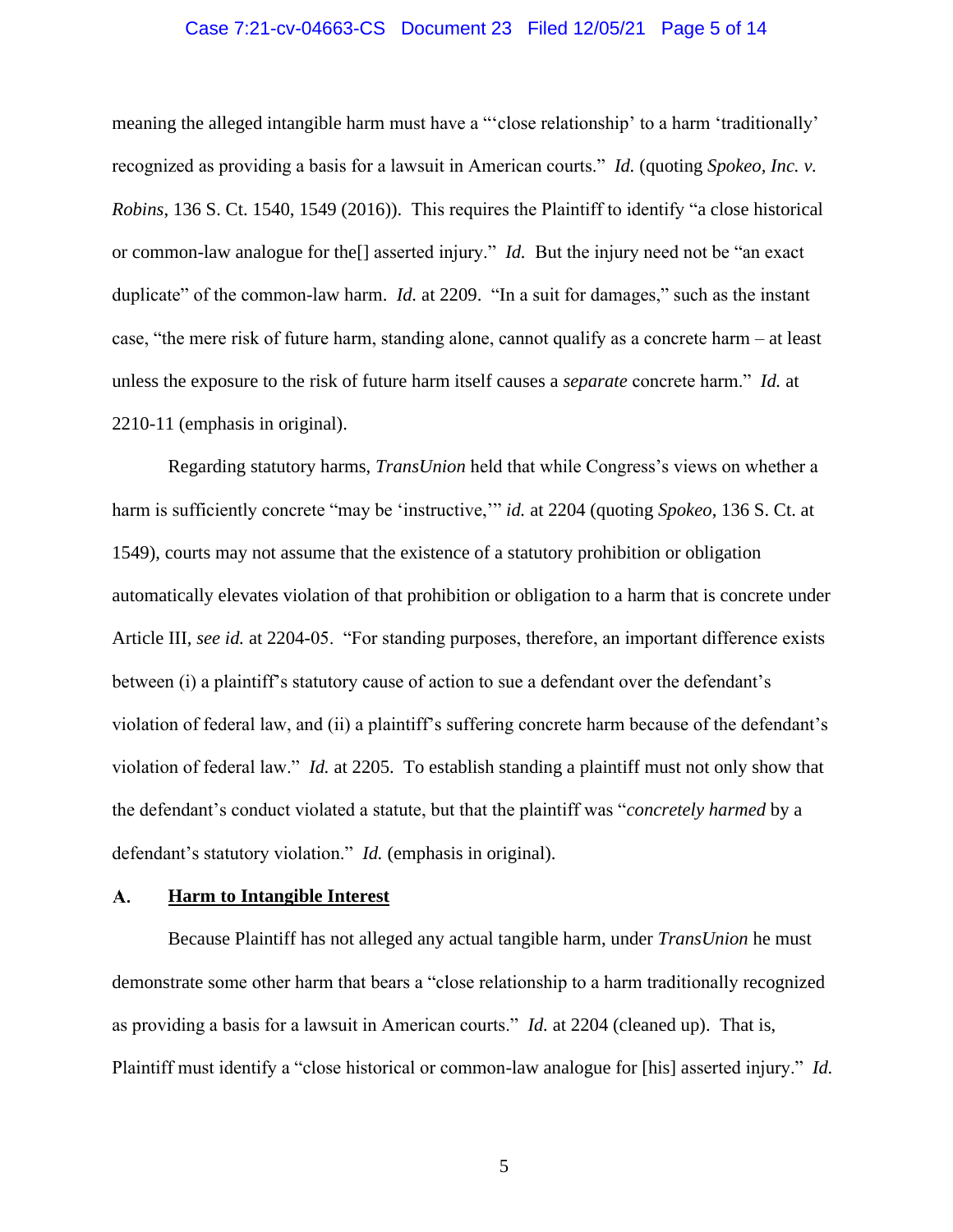# Case 7:21-cv-04663-CS Document 23 Filed 12/05/21 Page 6 of 14

But the intangible harm from the statutory violation need not exactly track the common law harm. *Id.*

"*TransUnion* and cases decided since demonstrate that, where a key element of the analogous common-law or historical harm is missing, the plaintiff lacks standing." *Kola v. Forster & Garbus LLP*, No. 19-CV-10496, 2021 WL 4135153, at \*6 (S.D.N.Y. Sept. 10, 2021). For example, as set forth in *Kola*, *TransUnion* involved two groups of plaintiffs suing under the Fair Credit Reporting Act ("FCRA") because they had been incorrectly labelled "potential terrorists" in TransUnion's consumer credit files. *TransUnion*, 141 S. Ct. at 2207-09. TransUnion had sent the reports of some of the plaintiffs to third parties, and the Court determined that those plaintiffs suffered a concrete harm, the character of which "bears a sufficiently close relationship to the harm from a false and defamatory statement." *Id.* at 2209. Conversely, those plaintiffs whose reports were never released to third parties had no standing. *Id.* at 2210. The Court explained that because the element of disclosure or publication is a key part of the interests protected by defamation, "[t]he mere presence of an inaccuracy in an internal credit file, if it is not disclosed to a third party, causes no concrete harm." *Id.*

In *Kola*, I held that the plaintiff did not have standing to sue over an allegedly confusing collection letter, despite her attempted analogy to common-law fraud, because she had no intention or ability to pay and thus had no facts akin to the reliance requirement of fraudulent or negligent misrepresentation. 2021 WL 4135153, at \*7.

Here, Plaintiff contends that the analogous harm to the FDCPA violations he alleges is public disclosure of private information (or "invasion of privacy"). This privacy tort, which is recognized under the common law of many states, *see* Restatement (Second) of Torts §§ 652A, 652D, although not New York, *see Farrow v. Allstate Ins. Co.*, 862 N.Y.S.2d 92, 93 (App. Div.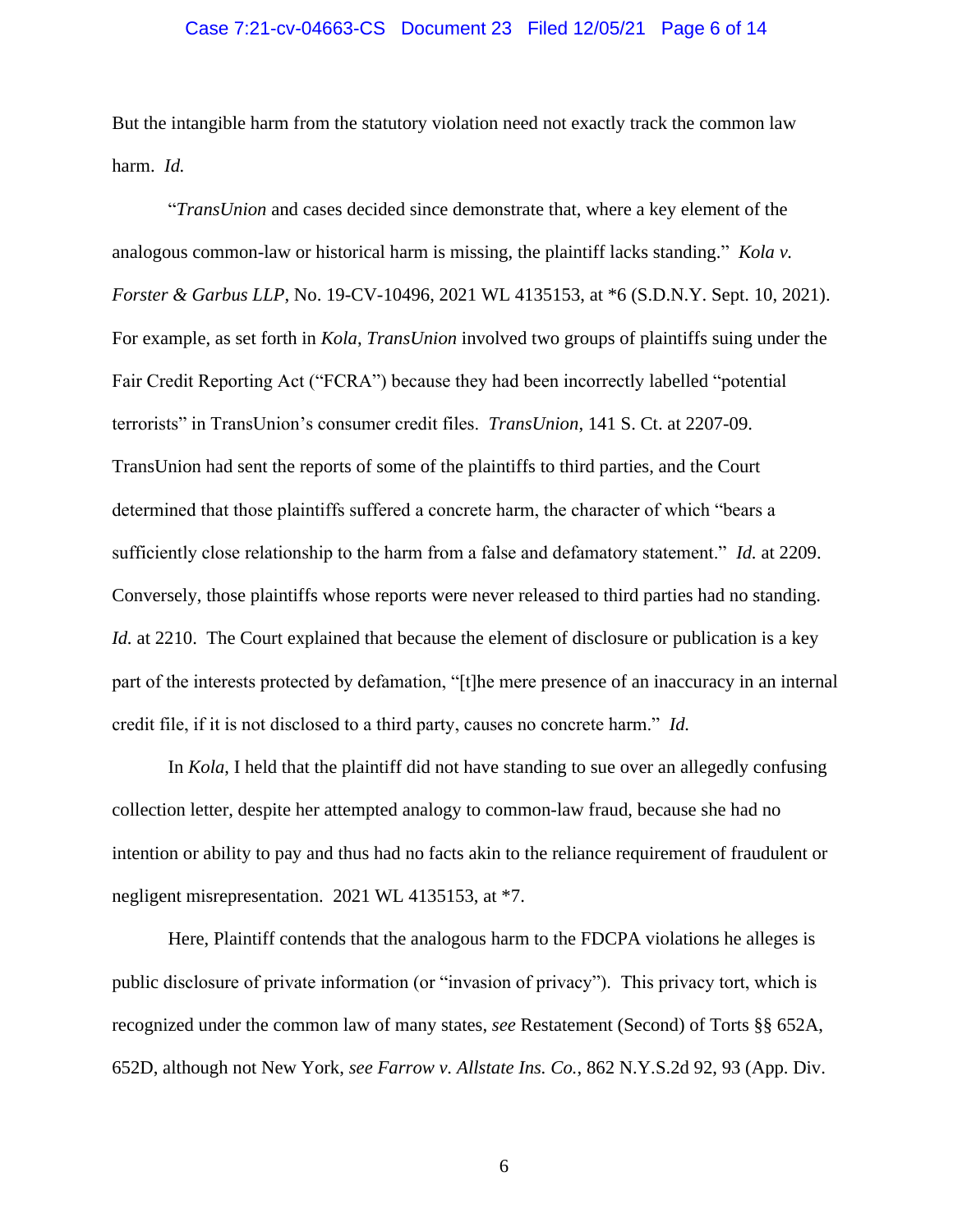# Case 7:21-cv-04663-CS Document 23 Filed 12/05/21 Page 7 of 14

2008), applies where the defendant "gives publicity to a matter concerning the private life of another" where the matter publicized involves facts that "(a) would be highly offensive to a reasonable person, and (b) [are] not of legitimate concern to the public," Restatement (Second) of Torts § 652D*.* "'Publicity,'" in this context, "means that the matter is made public, by communicating it to the public at large, or to so many persons that the matter must be regarded as substantially certain to become one of public knowledge." *Id.* cmt. a. Thus, "it is not an invasion of the right of privacy . . . to communicate a fact concerning the plaintiff's private life to a single person or even to a small group of persons." *Id.*

Defendant argues – and the Court agrees – that the "transmission of [Plaintiff's] information to [Defendant's] letter vendor does not remotely rise to the level of 'publicizing' private information to the public at large." (D's Mem. at 14.) Because publicity is essential to liability in a suit for public disclosure of private facts, it follows that Plaintiff lacks standing. *See* Restatement (Second) of Torts § 652D; *id.* cmt. a. Like the plaintiffs in *TransUnion* who did not have standing because their credit reports were not disseminated to a third party, which is "essential to liability in a suit for defamation," *id.* at 2209 (cleaned up), here, plaintiff lacks standing because his private information was not disclosed to the public, which is essential to liability in a suit for public disclosure of private information, *see Ciccone v. Cavalry Portfolio Servs.*, No. 21-CV-2428, 2021 WL 5591725, at \*3-4 (E.D.N.Y. Nov. 29, 2021).

Plaintiff seems to acknowledge that publicity is an element at various points throughout his opposition. *See, e.g.*, P's Opp. at 15 (quoting J. L. Litwin, Annotation, *Public Disclosure of Person's Indebtedness as Invasion of Privacy*, 33 A.L.R.3d 154, § 2[a] (1970 & 2021 Supp.) ("The giving of unreasonable *publicity* to private debts has been generally recognized as an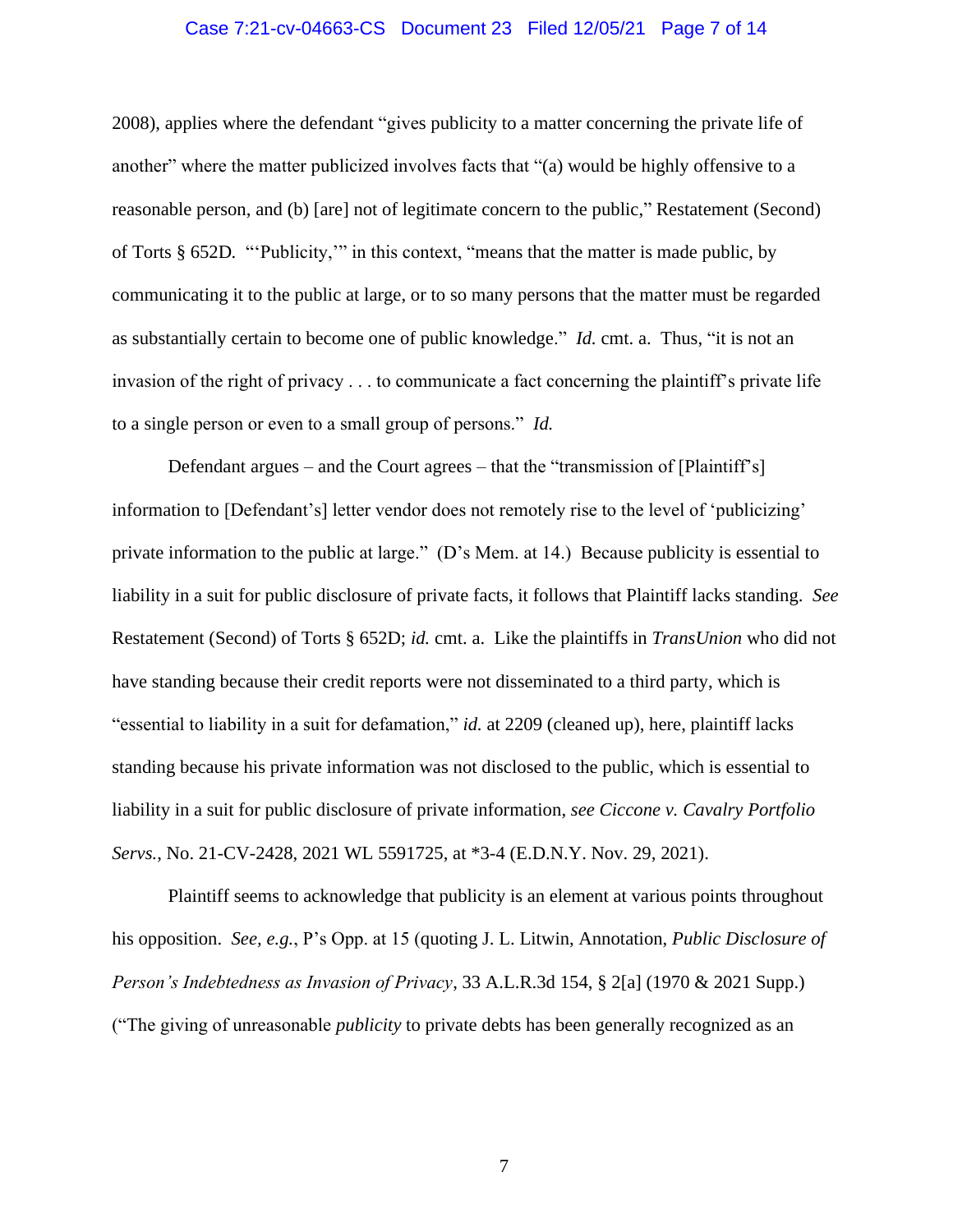# Case 7:21-cv-04663-CS Document 23 Filed 12/05/21 Page 8 of 14

actionable invasion of the debtor's right of privacy.")) (emphasis added).<sup>1</sup> But he argues that "an exact duplicate of a common-law claim" is not required, (P's Opp. at 12) (cleaned up), and relies on the observation of the Eleventh Circuit in *Hunstein v. Preferred Collection and Management Services Inc.*, 17 F.4th 1016 (11th Cir. 2021) (*Hunstein II*) – a decision that has been since vacated pending an *en banc* rehearing, *see Hunstein v. Preferred Collection and Management Services Inc.*, 17 F.4th 1103 (11th Cir. 2021) – that the statutory violation need only present the same kind of harm, not the same degree of harm, as the common law analogue, *Hunstein II*, 17 F.4th at 1027-29. Thus, he argues, the private information need not be disseminated to a large group of people – in other words, the dissemination need not reach the degree of common law invasion of privacy – if it is disseminated to any people who are not entitled to have it, because that is the kind of harm against which the invasion of privacy tort protects.

This argument fails, however, because the complaint here does not allege even the same kind of harm. Plaintiff here, unlike the plaintiff in *Hunstein*, does not allege that any human being ever saw his private information. To the contrary, it seems clear from the Complaint that the mailing house used automated systems to "populate" Plaintiff's information into a form that was mailed out. (Complaint  $\P$  20.) Indeed, the purpose of a debt collector using a mailing vendor is because mailing vendors automate the process. The plaintiff in *Hunstein*, in contrast, alleged that human beings – individual employees of the mailing vendor – had seen his information, and the Court specifically relied on that fact as true in finding harm of a kind similar to invasion of privacy. *Hunstein II*, 17 F.4th at 1021, 1027-28, 1031. As another district court

<sup>&</sup>lt;sup>1</sup> This Annotation also provides that a "debtor has a cause of action for invasion of privacy where the creditor attempted to force payment of the debt by subjecting the debtor to public contempt, insult, and ridicule" and that it "is well established that the mere sending of a letter . . . to the debtor's employer for the purpose of obtaining the employer's assistance in collecting the money due does not give rise to a cause of action for invasion of privacy." *Id.*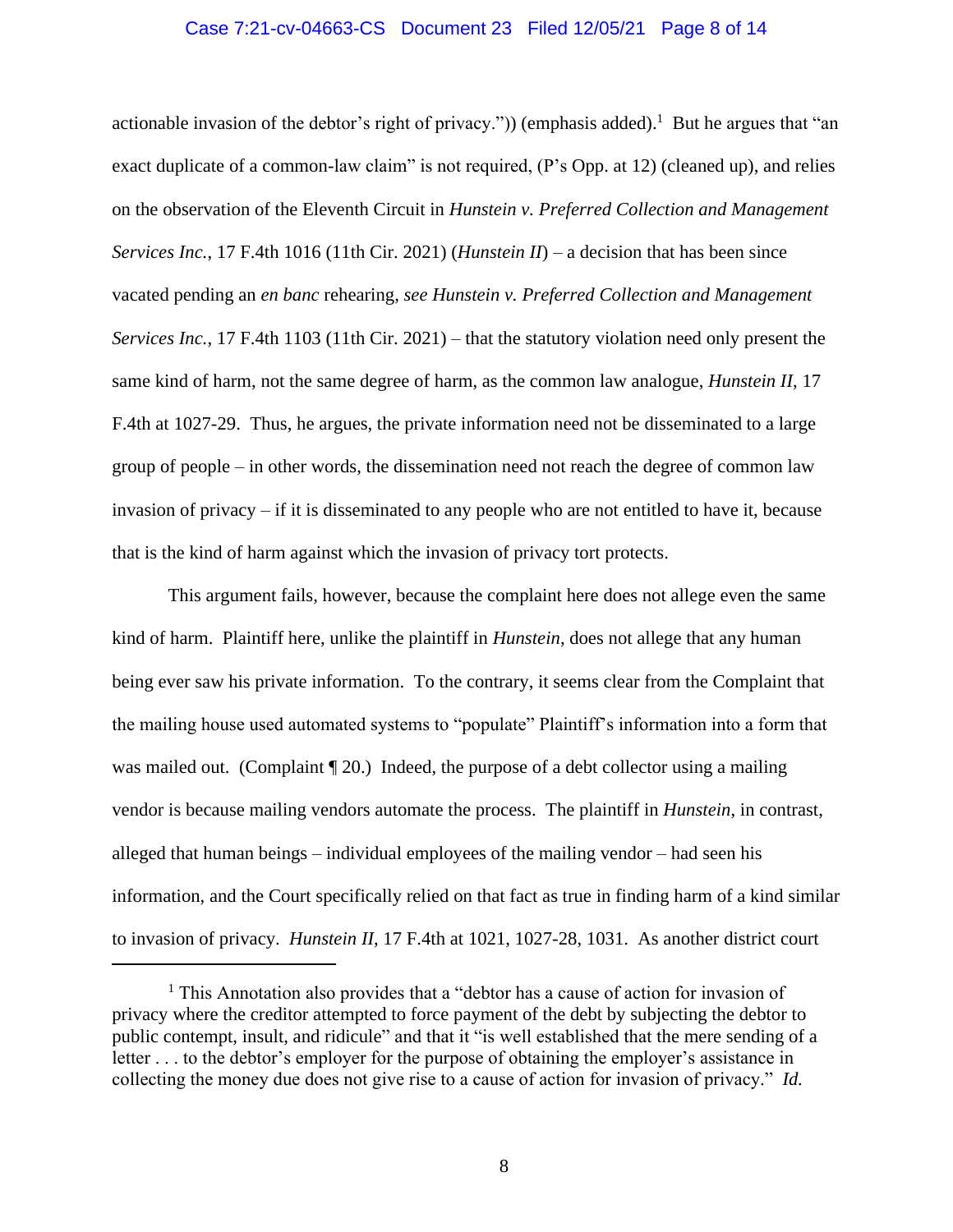# Case 7:21-cv-04663-CS Document 23 Filed 12/05/21 Page 9 of 14

explained, on similar facts, "[*Hunstein*] dealt with a statutory injury that was a difference in *degree* from the common law." *Shields v. Pro. Bureau of Collections of Maryland, Inc.*, No. 22- CV-2205, 2021 WL 4806383, at \*3 (D. Kan. Oct. 14, 2021) (emphasis in original).<sup>2</sup> But "[h]ere, there is a difference in *kind*. Plaintiff does not allege that anyone has read [his] information rather than merely processed it, or that there's otherwise been publicity. Thus, [he] has not alleged an injury traditionally recognized in American courts." *Id.* (cleaned up). To find otherwise, I would have to conclude that the common law protected against the exposure of private information to an inanimate object like a computer or printer.<sup>3</sup>

*TransUnion* itself made the same point, albeit in dictum and in reference to the publication requirement of defamation rather than invasion of privacy. In footnote 6, it noted that the plaintiff's newly minted argument – that TransUnion had disclosed private information to its own employees and to its mailing vendor – was not only "forfeited," but "unavailing." *TransUnion*, 141 S. Ct. at 2210 n.6. It noted that the cases on which plaintiffs relied required "evidence that the defendant actually brought an idea to the perception of another, and thus generally require evidence that the document was actually read and not merely processed." *Id.*

<sup>2</sup> In *Shields*, Judge Teeter discusses a since-superseded *Hunstein* opinion, which was issued by the Eleventh Circuit on April 21, 2021, prior to the Supreme Court's *TransUnion* Opinion. *Hunstein v. Preferred Collection and Management Services, Inc.*, 994 F.3d 1341 (11th Cir. 2021) (*Hunstein I*). After *TransUnion*, the Eleventh Circuit panel reheard *Hunstein* and on October 28, 2021 issued a new opinion superseding its previous ruling. *Hunstein v. Preferred Collection and Management Services, Inc.*, 17 F.4th 1016 (11th Cir. 2021) (*Hunstein II*). Because the Eleventh Circuit came out substantially the same way in its post-*TransUnion*  decision, the analysis in *Shields* still applies. I note that, as previously discussed, the Eleventh Circuit's post-*TransUnion* decision has been since vacated pending an *en banc* rehearing.

<sup>&</sup>lt;sup>3</sup> This is not to say that there would be standing if an employee of the mail house had seen the information regarding Plaintiff's debt. I am dubious that there would be – would any debtor really care if his debt became known not only to the creditor and debt collector but also to a random employee of the debt collector's contractor? – but I do not reach that issue.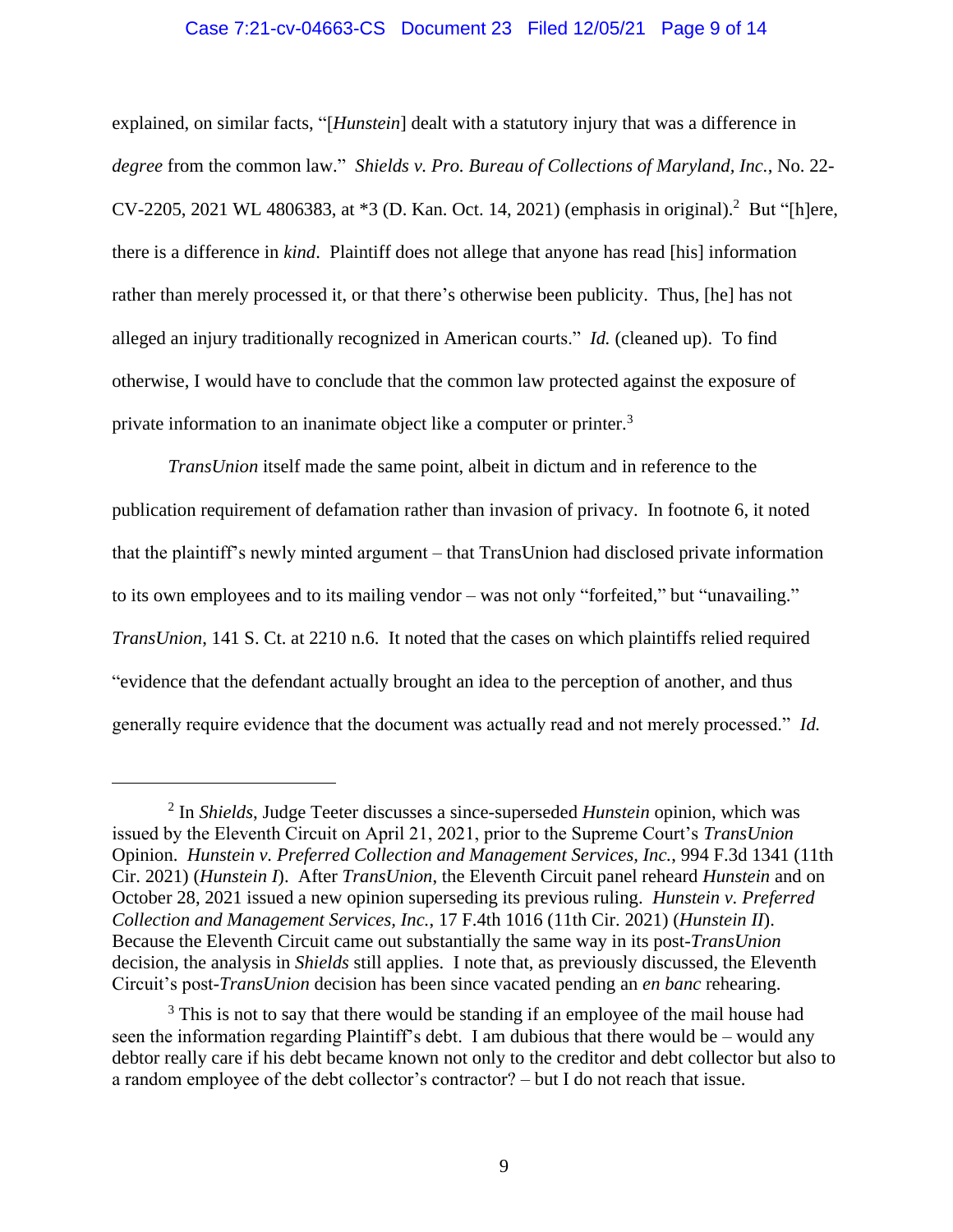# Case 7:21-cv-04663-CS Document 23 Filed 12/05/21 Page 10 of 14

(cleaned up). The same problem exists here: Plaintiff has not alleged that a single person read or perceived his information, just that it was processed by a machine.

Another distinction between *Hunstein* and this case is that the information disclosed in that case included "sensitive medical information." *Hunstein II*, 17 F.4th at 1020-21, 1027. It is not clear that the Eleventh Circuit would have come out the same way if only the status of the debt, and not the fact that it arose from a medical issue of the plaintiff's minor son (who was named), had been revealed. While Plaintiff here alleges in conclusory fashion that Defendant disclosed "other highly personal pieces of information," (Complaint ¶ 19), he provides no facts rendering that conclusion plausible.

I respectfully find the *Hunstein II* dissent, 17 F.4th at 1038-48 (Tjoflat, C.J. dissenting) ("If Hunstein's alleged statutory violation is analogous to public disclosure of private facts, *TransUnion*'s close-relationship test is really a third-cousin-twice-removed test."), and Judge Brown's decision in *In re FDCPA Mailing Vendor Cases*, No. 21-2312, 2021 WL 3160794, at \*5 (E.D.N.Y. July 23, 2021) (dismissing several lawsuits arising from the "recently-developed mailing vendor theory"), to be more persuasive than the now-vacated *Hunstein II* majority opinion.<sup>4</sup>

I also agree with Judge Brown that "it would be difficult to suggest, using the invasion of privacy analysis adopted in *Hunstein*, that communication of purported non-payment of a relatively *de minimis* debt to a mailing vendor constitutes a matter publicized of a kind that would be highly offensive to a reasonable person." *In re FDCPA Mailing Vendor Cases*, 2021

<sup>4</sup> Further, even if the Eleventh Circuit comes out the same way *en banc*, *Hunstein II* would be instructive, but "not binding upon this Court." *In re FDCPA Mailing Vendor Cases*, 2021 WL 3160794, at \*5; *see Ciccone*, 2021 WL 5591725, at \*3 ("However the Eleventh Circuit eventually rules, its decision does not bind this Court, and at this juncture, the vacated opinions are of little persuasive value.").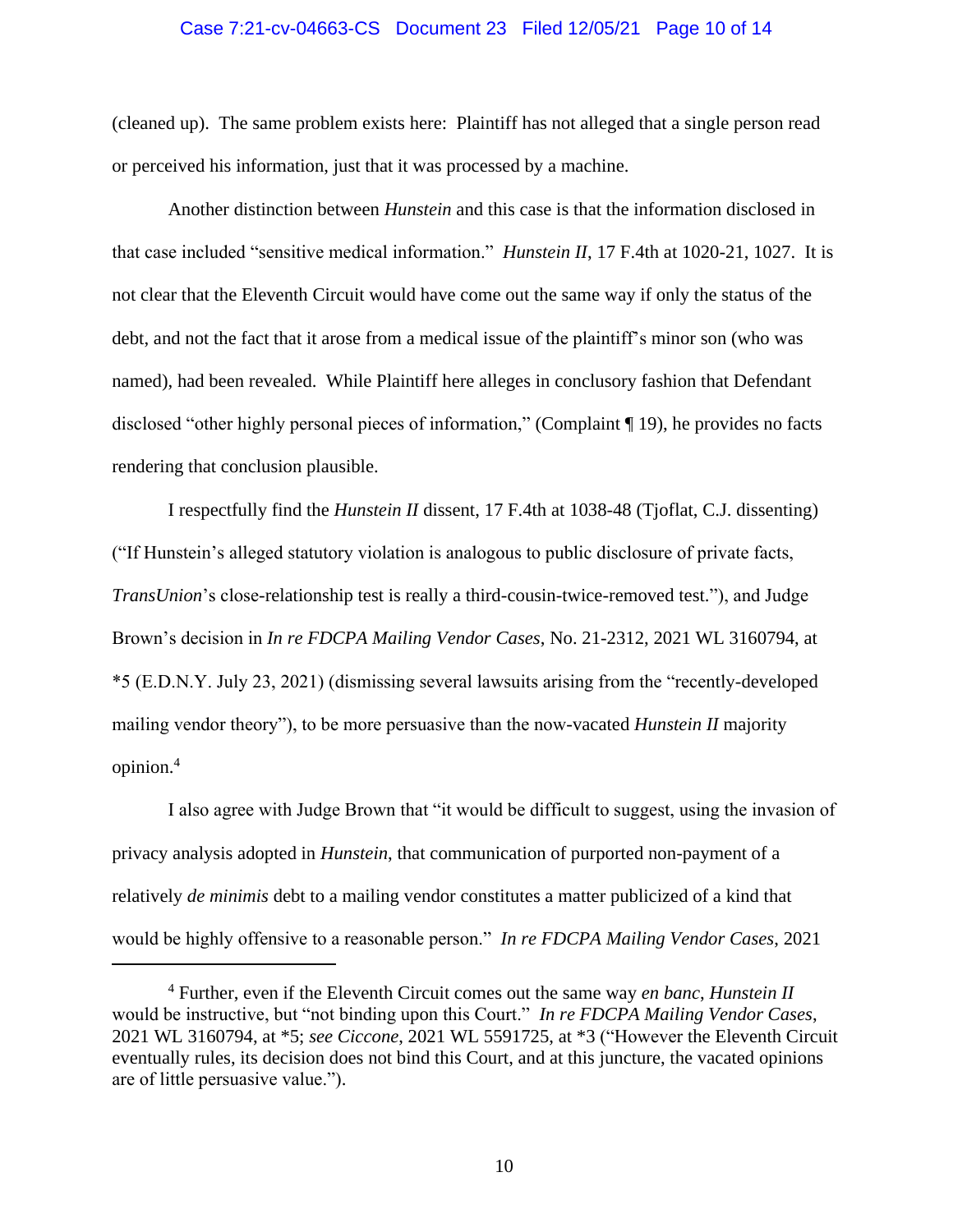# Case 7:21-cv-04663-CS Document 23 Filed 12/05/21 Page 11 of 14

WL 3160794, at \*6 (cleaned up)<sup>5</sup>; *see also* Restatement (Second) of Torts § 652D cmt. b (listing "sexual relations," "family quarrels," and "unpleasant or disgraceful illnesses" as examples of the "private facts" covered by the tort of public disclosure of private facts). While the cases at issue before Judge Brown involved debts ranging from \$25.00 to \$482.28, *In re FDCPA Mailing Vendor Cases*, 2021 WL 3160794, at \*6, and here Plaintiff allegedly owed \$14,715.61, (Complaint ¶ 19), the amount of the debt is not, to my mind, the reason the purported disclosure is harmless.<sup>6</sup> What matters is not so much the amount or the nature of the debt,<sup>7</sup> but to whom the information is exposed. While accumulating debt that one does not repay might expose one to opprobrium if it became known to others in society, it does not expose one to any additional opprobrium if that fact becomes known to a debt collector's mailing vendor, rather than just the

debt collector – or, more accurately, to a debt collector's mailing vendor's computer, rather than just the debt collector.

"Congress enacted FDCPA in order 'to eliminate abusive debt collection practices by debt collectors, to insure that those debt collectors who refrain from using abusive debt collection practices are not competitively disadvantaged, and to promote consistent State action to protect consumers against debt collection abuses.'" *Greco v. Trauner, Cohen & Thomas, L.L.P.*, 412 F.3d 360, 363 (2d Cir. 2005) (quoting 15 U.S.C. § 1692(e)). I have previously noted that an analogous statute, the Fair Credit Reporting Act, "was enacted to remedy real abuses in credit reporting, not for imaginative attorneys to advance farfetched, if not absurd, interpretations

<sup>5</sup> Judge Brown discusses *Hunstein I*, the since-superseded *Hunstein* opinion, but his analysis is still applicable. *See* note 2.

<sup>6</sup> For example, the debtor in *Shields* owed around \$200,000. *Shields*, 2021 WL 4806383, at \*1.

<sup>7</sup> I acknowledge that defaulting on student loan debt, as in *Shields*, may generally be regarded as more understandable than defaulting on credit card debt, as here.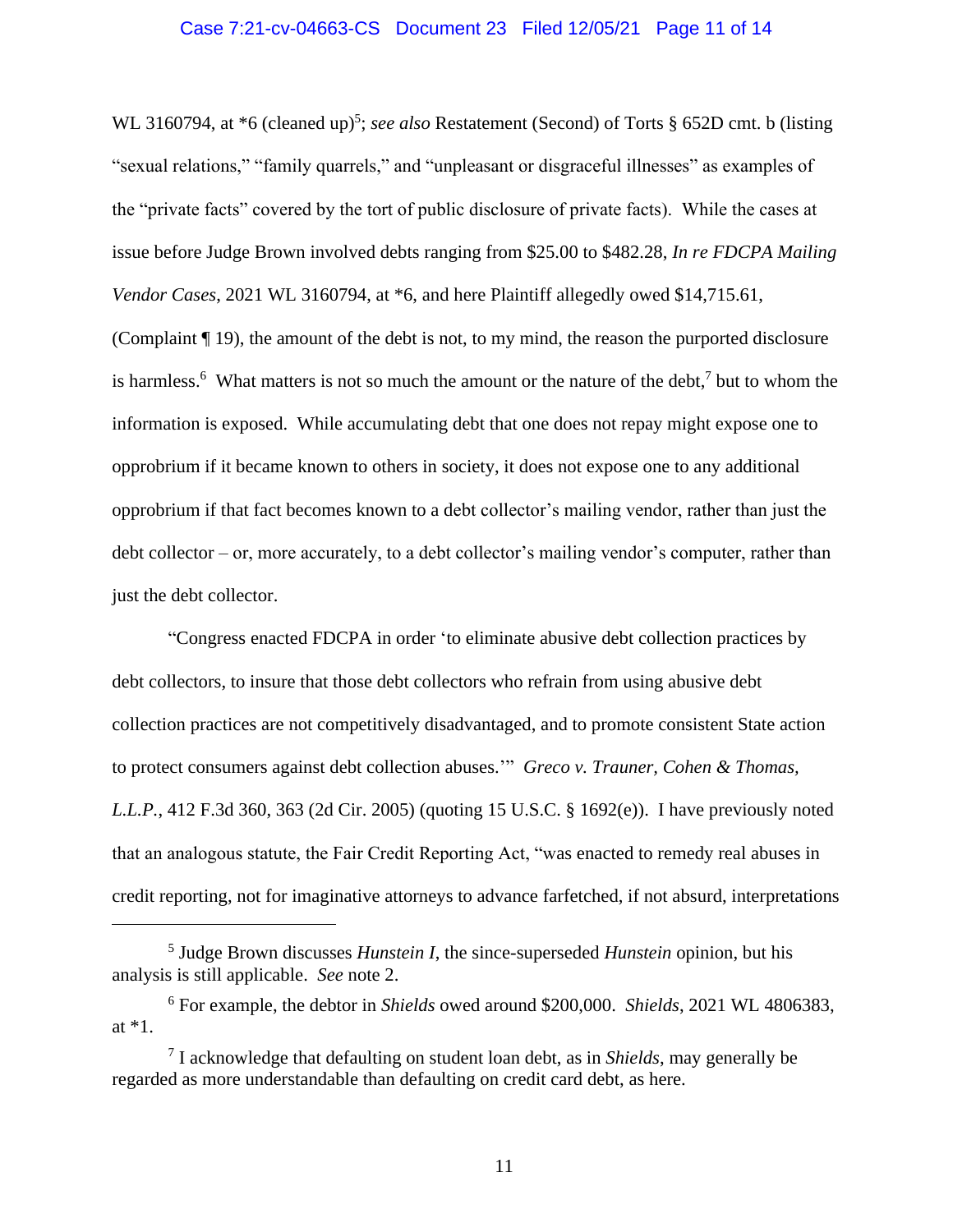# Case 7:21-cv-04663-CS Document 23 Filed 12/05/21 Page 12 of 14

of the statute on behalf of unharmed debtors. The statute is a shield for debtors, not a sword for lawyers." *Ostreicher v. Chase Bank USA, N.A.*, No. 19-CV-8175, 2020 WL 6809059, at \*6 (S.D.N.Y. Nov. 19, 2020); *see Quaglia v. NS193*, No. 21-CV-3252, (N.D. Ill. Oct. 12, 2021), ECF No. 26 ("[It] is difficult to imagine Congress intended for the FDCPA to extend so far as to prevent debt collectors from enlisting the assistance of mailing vendors to perform ministerial duties, such as printing and stuffing the debt collectors' letters, in effectuating the task entrusted to them by creditors – especially when so much of the process is presumably automated in this day and age. In the Court's view, such a scenario runs afoul of the FDCPA's intended purpose to prevent debt collectors from utilizing *truly offensive* means to collect a debt") (emphasis added).

In sum, Plaintiff's failure to establish a concrete harm sufficient to establish standing deprives this Court of subject matter jurisdiction over his claims. Accordingly, Plaintiff's claims must be dismissed.

#### **B. Leave to Amend**

Leave to amend a complaint should be freely given "when justice so requires." Fed. R. Civ. P.  $15(a)(2)$ . "[I]t is within the sound discretion of the district court to grant or deny leave to amend." *Kim v. Kimm*, 884 F.3d 98, 105 (2d Cir. 2018) (cleaned up). "Leave to amend, though liberally granted, may properly be denied for: 'undue delay, bad faith or dilatory motive on the part of the movant, repeated failure to cure deficiencies by amendments previously allowed, undue prejudice to the opposing party by virtue of allowance of the amendment, futility of amendment, etc.'" *Ruotolo v. City of N.Y.*, 514 F.3d 184, 191 (2d Cir. 2008) (quoting *Foman v. Davis*, 371 U.S. 178, 182 (1962)).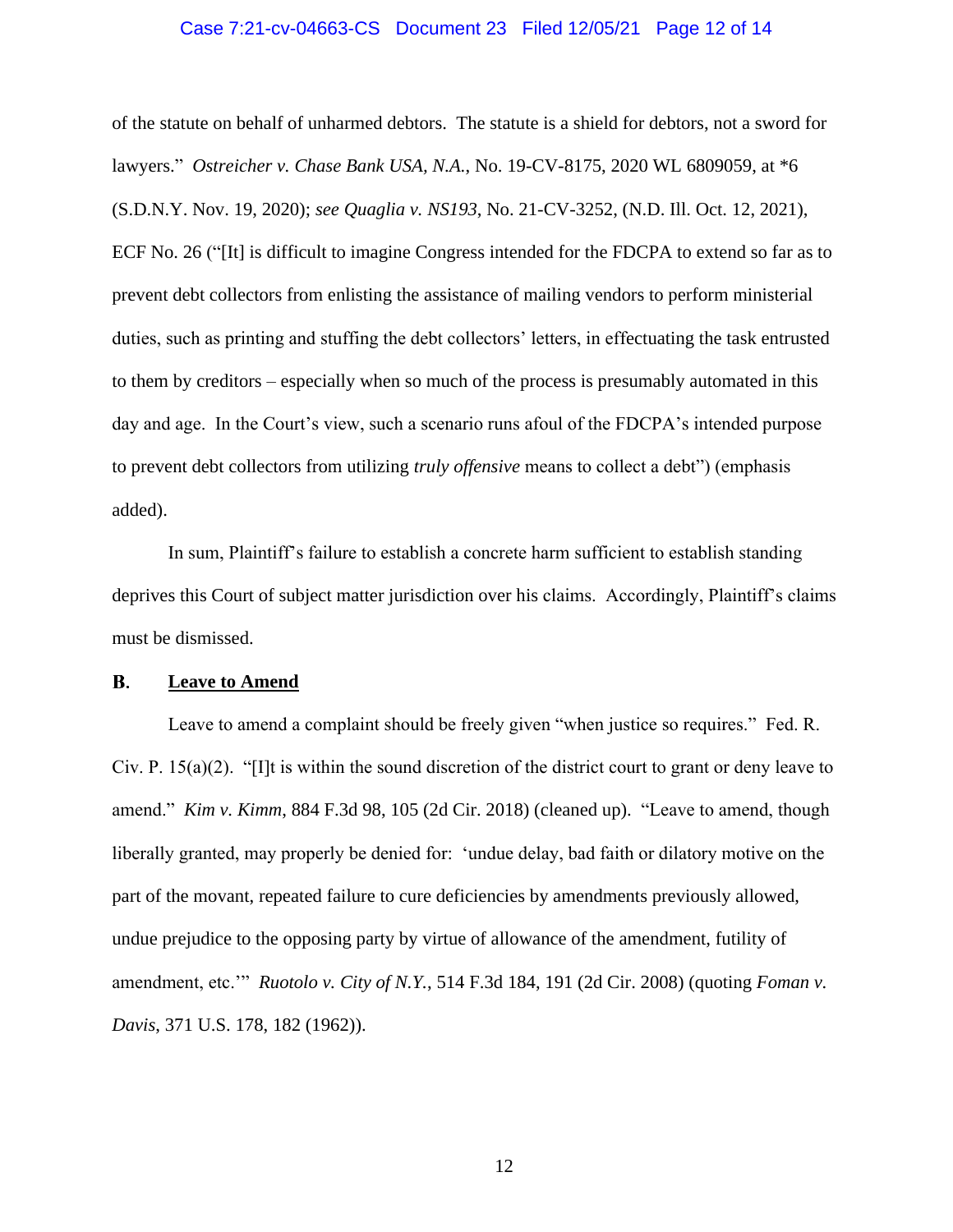# Case 7:21-cv-04663-CS Document 23 Filed 12/05/21 Page 13 of 14

Plaintiff has not asked to amend again or otherwise suggested he is in possession of facts that would cure the deficiencies identified in this ruling. Indeed, "[t]he problem[s] with [Plaintiff's] causes of action [are] substantive," and "better pleading will not cure [them]." *Cuoco v. Moritsugu*, 222 F.3d 99, 112 (2d Cir. 2000). Accordingly, the Court declines to grant leave to amend *sua sponte*. *See TechnoMarine SA v. Giftports, Inc.*, 758 F.3d 493, 505 (2d Cir. 2014) (plaintiff need not be given leave to amend if he fails to specify how amendment would cure the pleading deficiencies in his complaint); *Gallop v. Cheney*, 642 F.3d 364, 369 (2d Cir. 2011) (district court did not err in dismissing claim with prejudice in absence of any indication plaintiff could or would provide additional allegations leading to different result); *Porat v. Lincoln Towers Cmty. Ass'n*, 464 F.3d 274, 276 (2d Cir. 2006) (*per curiam*) (no abuse of discretion in denying leave to amend where plaintiff's counsel made no showing that complaint's defects could be cured); *Horoshko v. Citibank, N.A.*, 373 F.3d 248, 249-50 (2d Cir. 2004) (*per curiam*) (district court did not abuse its discretion by not granting leave to amend where there was no indication as to what might have been added to make the complaint viable and plaintiffs did not request leave to amend); *see also Loreley Fin. (Jersey) No. 3 Ltd. v. Wells Fargo Sec.*, *LLC*, 797 F.3d 160, 190 (2d Cir. 2015) (denial of leave to amend would be proper where "request gives no clue as to how the complaint's defects would be cured") (cleaned up).

# **IV. CONCLUSION**

For the foregoing reasons, Defendant's motion to dismiss is GRANTED. The bench ruling scheduled for December 9, 2021 is canceled as moot. The Clerk of Court is respectfully directed to terminate the pending motion, (ECF No. 14), and close the case.